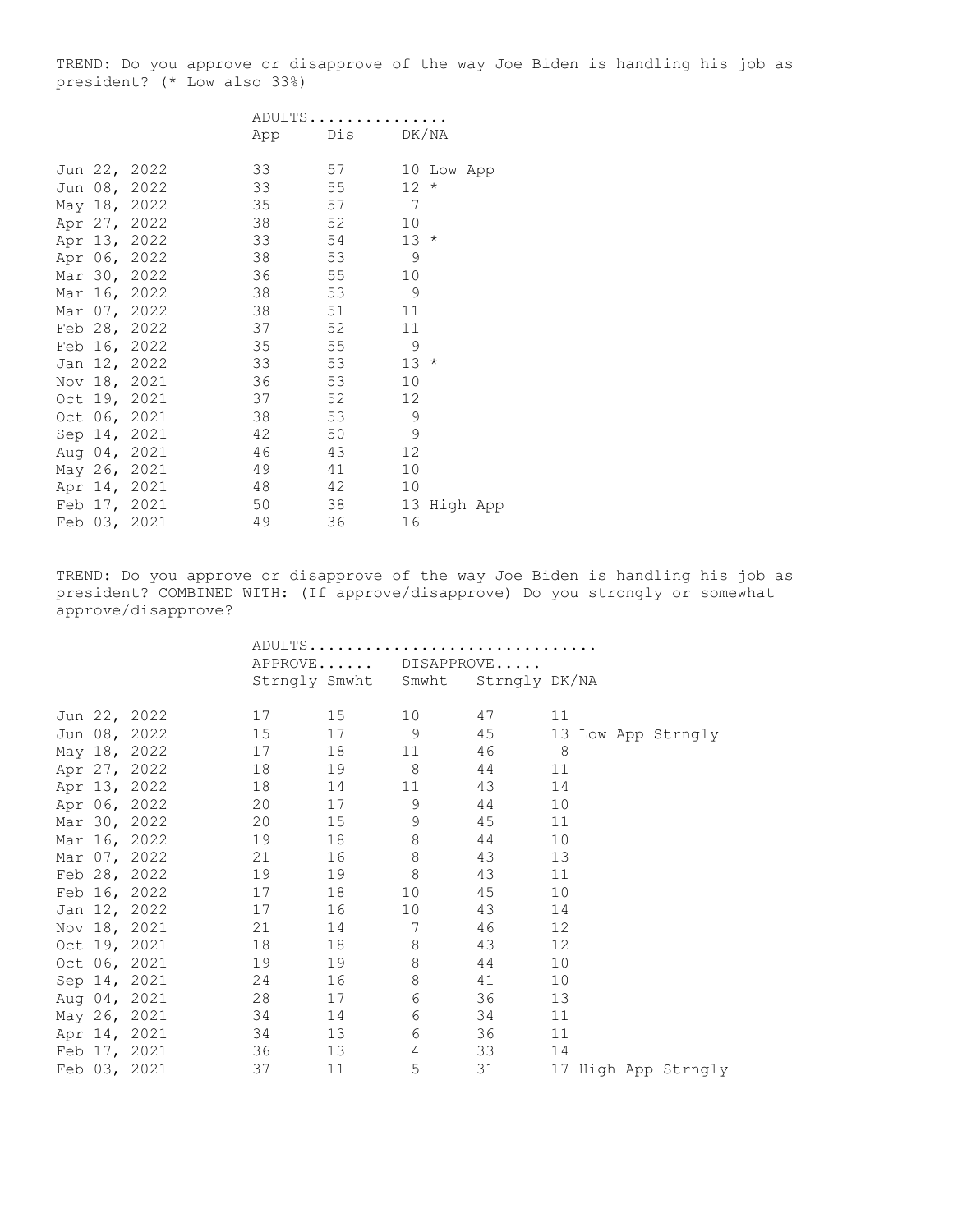TREND: Do you approve or disapprove of the way Joe Biden is handling the economy?

|  |              |    | ADULTS  |            |
|--|--------------|----|---------|------------|
|  |              |    | App Dis | DK/NA      |
|  | Jun 22, 2022 | 32 | 62      | 6          |
|  | Jun 08, 2022 | 28 | 64      | 8 Low App  |
|  | May 18, 2022 | 32 | 63      | 5          |
|  | Apr 27, 2022 | 33 | 61      | 6          |
|  | Apr 06, 2022 | 35 | 59      | 6          |
|  | Mar 30, 2022 | 34 | 58      | 8          |
|  | Mar 16, 2022 | 34 | 58      | 7          |
|  | Feb 16, 2022 | 33 | 61      | 6          |
|  | Jan 12, 2022 | 34 | 57      | 9          |
|  | Nov 18, 2021 | 34 | 59      | 7          |
|  | Oct 06, 2021 | 39 | 55      | 6          |
|  | Sep 14, 2021 | 42 | 52      | 6          |
|  | Aug 04, 2021 | 43 | 48      | 9          |
|  | May 26, 2021 | 48 | 43      | 9          |
|  | Apr 14, 2021 | 50 | 42      | 8 High App |
|  | Feb 17, 2021 | 48 | 39      | 14         |
|  |              |    |         |            |

TREND: Do you approve or disapprove of the way Joe Biden is handling the response to the coronavirus?

|  |              | ADULTS |     |               |  |
|--|--------------|--------|-----|---------------|--|
|  |              | App    | Dis | DK/NA         |  |
|  | Jun 22, 2022 | 50     | 44  | 7             |  |
|  | Jun 08, 2022 | 47     | 46  | 7             |  |
|  | May 18, 2022 | 48     | 47  | 5             |  |
|  | Apr 27, 2022 | 46     | 48  | 5             |  |
|  | Apr 06, 2022 | 48     | 47  | 5             |  |
|  | Mar 16, 2022 | 49     | 44  | 7             |  |
|  | Feb 16, 2022 | 43     | 53  | 4             |  |
|  | Jan 12, 2022 | 39     | 55  | 6<br>Low App  |  |
|  | Nov 18, 2021 | 45     | 50  | 6             |  |
|  | Oct 06, 2021 | 48     | 50  | 3             |  |
|  | Sep 14, 2021 | 48     | 49  | 4             |  |
|  | Aug 04, 2021 | 53     | 40  | 7             |  |
|  | May 26, 2021 | 65     | 30  | 5<br>High App |  |
|  | Apr 14, 2021 | 64     | 29  | 7             |  |
|  | Feb 17, 2021 | 58     | 32  | 10            |  |
|  | Feb 03, 2021 | 61     | 29  | 9             |  |

TREND: Do you approve or disapprove of the way Joe Biden is handling gun violence?

|  |              | ADULTS |     |       |  |
|--|--------------|--------|-----|-------|--|
|  |              | App    | Dis | DK/NA |  |
|  | Jun 22, 2022 | 31     | 57  | 13    |  |
|  | Jun 08, 2022 | 32     | 59  | - 9   |  |
|  | Feb 16, 2022 | 24     | 62  | 14    |  |
|  | Aug 04, 2021 | 32     | 55  | 13    |  |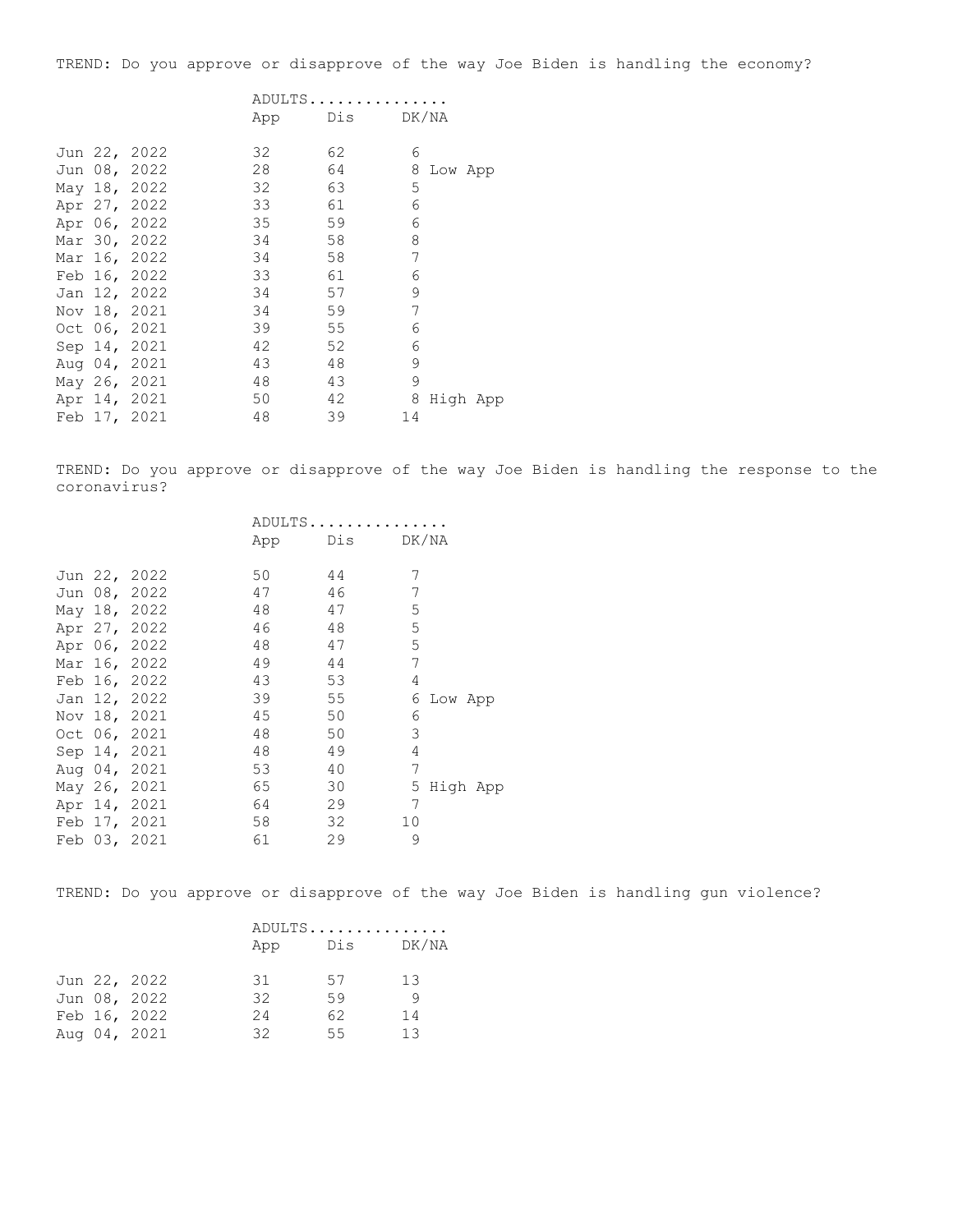TREND: Do you approve or disapprove of the way Joe Biden is handling the response to Russia's invasion of Ukraine? (\* Low also 39%, \*\* High also 44%)

|  |              | ADULTS |  |    |           |        |            |  |
|--|--------------|--------|--|----|-----------|--------|------------|--|
|  |              | App    |  |    | Dis DK/NA |        |            |  |
|  | Jun 22, 2022 | 40     |  | 51 |           | 10     |            |  |
|  | Jun 08, 2022 | 42     |  | 50 |           | 8      |            |  |
|  | May 18, 2022 | 44     |  | 50 |           |        | 7 High App |  |
|  | Apr 27, 2022 | 42     |  | 50 |           | 8      |            |  |
|  | Apr 13, 2022 | 39     |  | 48 |           |        | 14 Low App |  |
|  | Apr 06, 2022 | 42     |  | 50 |           | 8      |            |  |
|  | Mar 30, 2022 | 44     |  | 45 |           | $12**$ |            |  |
|  | Mar 16, 2022 | 42     |  | 49 |           | 9      |            |  |
|  | Mar 07, 2022 | 42     |  | 45 |           | 13     |            |  |
|  | Feb 28, 2022 | 39     |  | 47 |           | $14 *$ |            |  |
|  |              |        |  |    |           |        |            |  |

TREND: As you think about your financial situation, which one of the following economic issues worries you the most right now; the price of gas and consumer goods, your job situation, the stock market, or the cost of housing or rent?

|  |              | Goods Job | Gas/ Your |         | Stock Housing SMTHNG<br>Market Rent ELSE |                | DK/NA |
|--|--------------|-----------|-----------|---------|------------------------------------------|----------------|-------|
|  | Jun 22, 2022 | 63        |           | 3 11 17 |                                          | $\overline{4}$ |       |
|  | May 18, 2022 | 55        | 4         | 10      | 26                                       |                |       |
|  | Apr 06, 2022 | 59        | 4         | 8       | 25                                       |                |       |

TREND: Do you think that rising prices in the United States is a crisis, a problem but not a crisis, or not a problem at all?

|  |              |    |    | ADULTS                               |  |
|--|--------------|----|----|--------------------------------------|--|
|  |              |    |    | Not.<br>Crisis Problem Problem DK/NA |  |
|  | Jun 22, 2022 | 59 | 38 | - 2                                  |  |
|  | Apr 27, 2022 | 49 | 47 | ্ব                                   |  |

TREND: How much control do you think a president has over inflation; a lot, some, only a little, or none at all?

|  |              |    |    |            | ADULTS                        |  |
|--|--------------|----|----|------------|-------------------------------|--|
|  |              |    |    | OnlyA None | A lot Some Little AtAll DK/NA |  |
|  | Jun 22, 2022 | 36 | 33 | 22         | $\overline{q}$                |  |
|  | May 18, 2022 | 29 | 38 | -23        | $\overline{10}$               |  |

TREND: How much of a problem has the price of gasoline been for you and your family lately; a very serious problem, a somewhat serious problem, a not too serious problem, or not a problem at all?

|  |              |           |       | ADULTS                                |          |          |
|--|--------------|-----------|-------|---------------------------------------|----------|----------|
|  |              |           |       | Verv Smwht Not too Not a              |          |          |
|  |              |           |       | Serious Serious Serious Problem DK/NA |          |          |
|  | Jun 22, 2022 | 30 $\sim$ | 38 22 |                                       | $1 \cap$ | $\sim$ 1 |
|  | Mar 16, 2022 | 37        | 27    | 21                                    | 14       |          |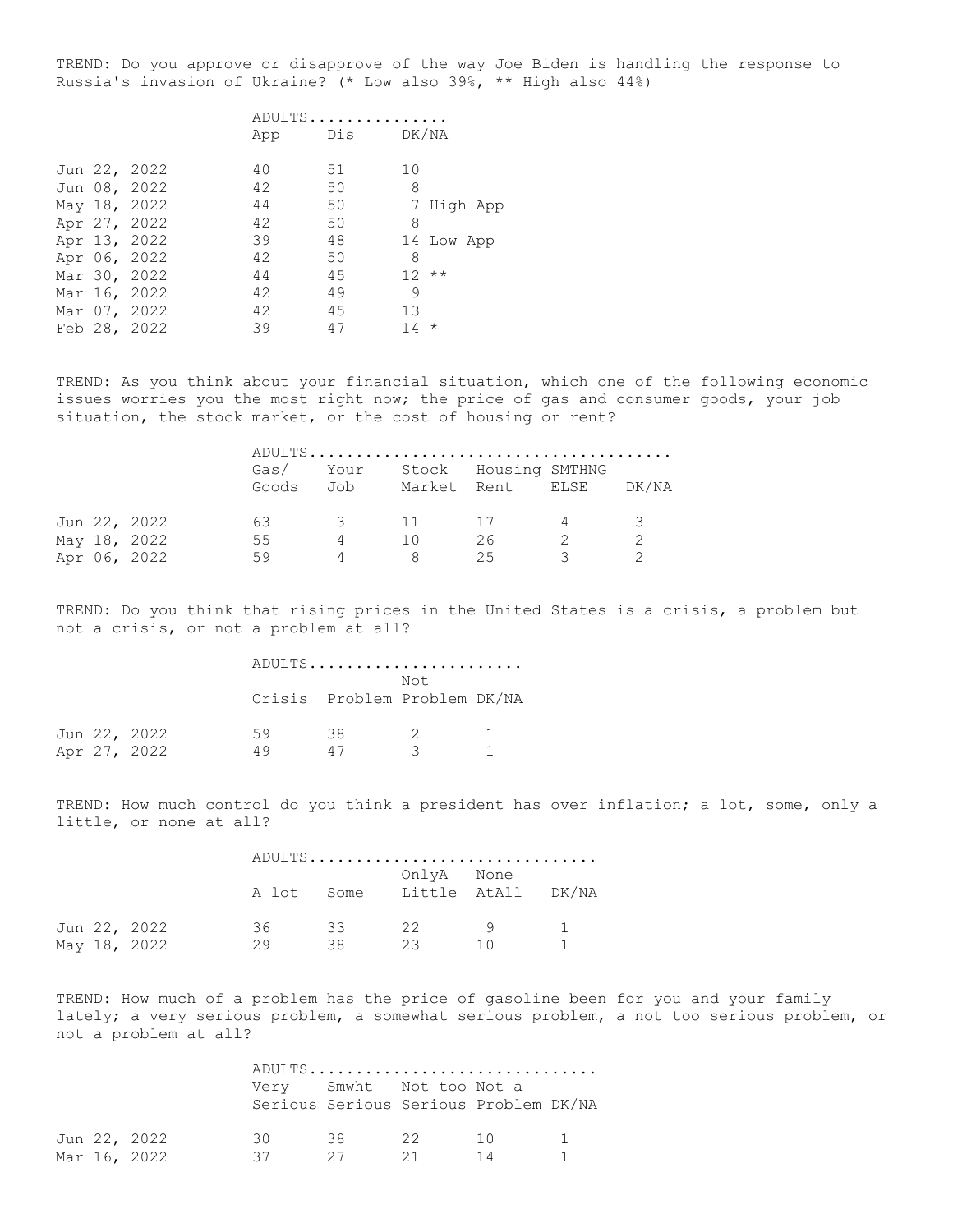TREND: As a result of the recent rise in gas prices, have you cut back significantly on your household spending, or not?

|  |              | ADULTS |          |       |  |  |
|--|--------------|--------|----------|-------|--|--|
|  |              | Yes    | No DK/NA |       |  |  |
|  | Jun 22, 2022 | 55     | 44       | - 1 - |  |  |
|  | Mar 16, 2022 | 45     | 54       |       |  |  |

TREND: As a result of the recent rise in gas prices, have you cut back significantly on how much you drive, or not?

|  |              |     | ADULTS         |               |  |  |
|--|--------------|-----|----------------|---------------|--|--|
|  |              | Yes | $N_{\bigcirc}$ | DK/NA         |  |  |
|  | Jun 22, 2022 | 52. | 47             | $\mathcal{D}$ |  |  |
|  | Mar 16, 2022 | 46  | 53.            |               |  |  |

TREND: As a result of gas prices, have you changed your summer vacation plans?

|  |              |     | ADULTS                                                                                                                                                                                                                          |               |  |  |  |
|--|--------------|-----|---------------------------------------------------------------------------------------------------------------------------------------------------------------------------------------------------------------------------------|---------------|--|--|--|
|  |              | Yes | Noted the North State of the New York of the New York of the New York of the New York of the New York of the New York of the New York of the New York of the New York of the New York of the New York of the New York of the Ne | DK/NA         |  |  |  |
|  | Jun 22, 2022 | 4 O | 58.                                                                                                                                                                                                                             | $\mathcal{D}$ |  |  |  |
|  | Mar 30, 2022 | 30  | 67                                                                                                                                                                                                                              | 3             |  |  |  |

TREND: Do you think abortion should be legal in all cases, legal in most cases, illegal in most cases, or illegal in all cases? (\* Low also 54%)

|  |              |         |      |          | ADULTS |                       |
|--|--------------|---------|------|----------|--------|-----------------------|
|  |              | $LEGAL$ |      | ILLEGAL  |        |                       |
|  |              | All     | Most | Most All |        | DK/NA                 |
|  | Jun 22, 2022 | 30      | 30   | 23       | 10     | 8                     |
|  | May 18, 2022 | 31      | 34   | 20       | 10     | 5 High Legal All+Most |
|  | Sep 15, 2021 | 31      | 31   | 21       | 11     | 6                     |
|  | May 27, 2021 | 25      | 32   | 23       | 14     |                       |
|  | Jun 12, 2003 | 21      | 33   | 24       | 17     | 6 Low Legal All+Most  |
|  | Mar 05, 2003 | 22      | 32   | 24       | 18     | $4 *$                 |

TREND: How about when the pregnancy was caused by rape or incest; do you think abortion should be legal in that situation or illegal?

| ADULTS |               |  |  |  |  |  |  |  |
|--------|---------------|--|--|--|--|--|--|--|
| Legal  | Illegal DK/NA |  |  |  |  |  |  |  |

|  | Jun 22, 2022 | 82  | 12  |   |
|--|--------------|-----|-----|---|
|  | May 18, 2022 | -81 | -14 | 5 |
|  | Sep 15, 2021 | 83  | 12  | 5 |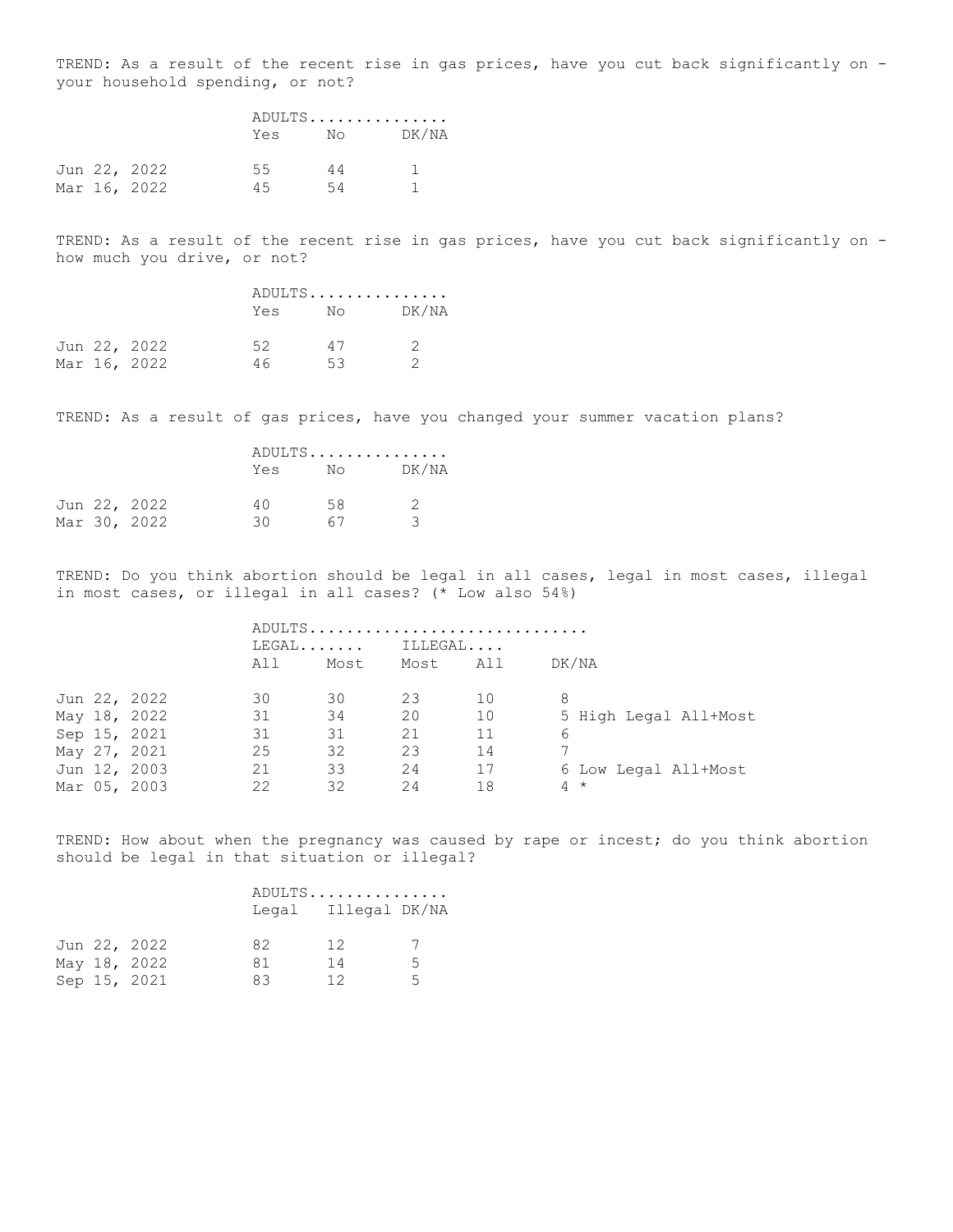TREND: In general, do you agree or disagree with the 1973 Roe v. Wade Supreme Court decision that established a woman's right to an abortion? (\* Low also 62%)

## ADULTS............... Agree Disagr DK/NA

|  | Jun 22, 2022 | 62 | 32 |       | 7 Low Agree  |
|--|--------------|----|----|-------|--------------|
|  | May 18, 2022 | 65 | 29 | 5.    |              |
|  | Nov 19, 2021 | 63 | 28 | Q     |              |
|  | Sep 15, 2021 | 67 | 27 |       | 6 High Agree |
|  | May 27, 2021 | 63 | 28 | q     |              |
|  | Mar 05, 2003 | 62 | 35 | $3 *$ |              |

TREND: How closely have you been following news about Russia's invasion of Ukraine; very closely, somewhat closely, or not too closely?

|  |              |                    |    | ADULTS                        |  |
|--|--------------|--------------------|----|-------------------------------|--|
|  |              | Very Smwht Not too |    | Closely Closely Closely DK/NA |  |
|  | Jun 22, 2022 | 35                 | 47 | 18                            |  |
|  | May 18, 2022 | 39                 | 41 | 20                            |  |
|  | Apr 13, 2022 | 50                 | 36 | 13                            |  |
|  | Mar 16, 2022 | 52                 | 37 | 11                            |  |
|  |              |                    |    |                               |  |

TREND: Do you think the United States is doing too much, too little, or about the right amount to help Ukraine?

|  |              | ADULTS |     |                                  |    |  |
|--|--------------|--------|-----|----------------------------------|----|--|
|  |              | Too    | Too | About<br>Much Little Right DK/NA |    |  |
|  | Jun 22, 2022 | 26     | 27  | 38                               | 9  |  |
|  | May 18, 2022 | 21     | 29  | 42                               | 8  |  |
|  | Feb 28, 2022 |        | 45  | 37                               | 11 |  |
|  |              |        |     |                                  |    |  |

TREND: In thinking about the 2020 presidential election and former President Donald Trump's efforts to change the results, do you think former President Trump committed a crime, or not?

|  |              |     | ADULTS |       |
|--|--------------|-----|--------|-------|
|  |              | Yes | No     | DK/NA |
|  | Jun 22, 2022 | 46  | 47     | 8     |
|  | Apr 06, 2022 | 46. | 48.    | ี     |

TREND: As you may know, a special congressional committee is investigating the storming of the U.S. Capitol that occurred on January 6, 2021. How closely are you following news about the work of the January 6 congressional committee; very closely, somewhat closely, not so closely, or not closely at all?

|  |              |     |       |    | ADULTS                                                           |  |
|--|--------------|-----|-------|----|------------------------------------------------------------------|--|
|  |              |     |       |    | Very Smwht NotSo NotClose<br>Closely Closely Closely AtAll DK/NA |  |
|  | Jun 22, 2022 | 26. | 32 17 |    | - 24                                                             |  |
|  | Apr 06, 2022 | 21  | 38.   | 19 | - 22                                                             |  |